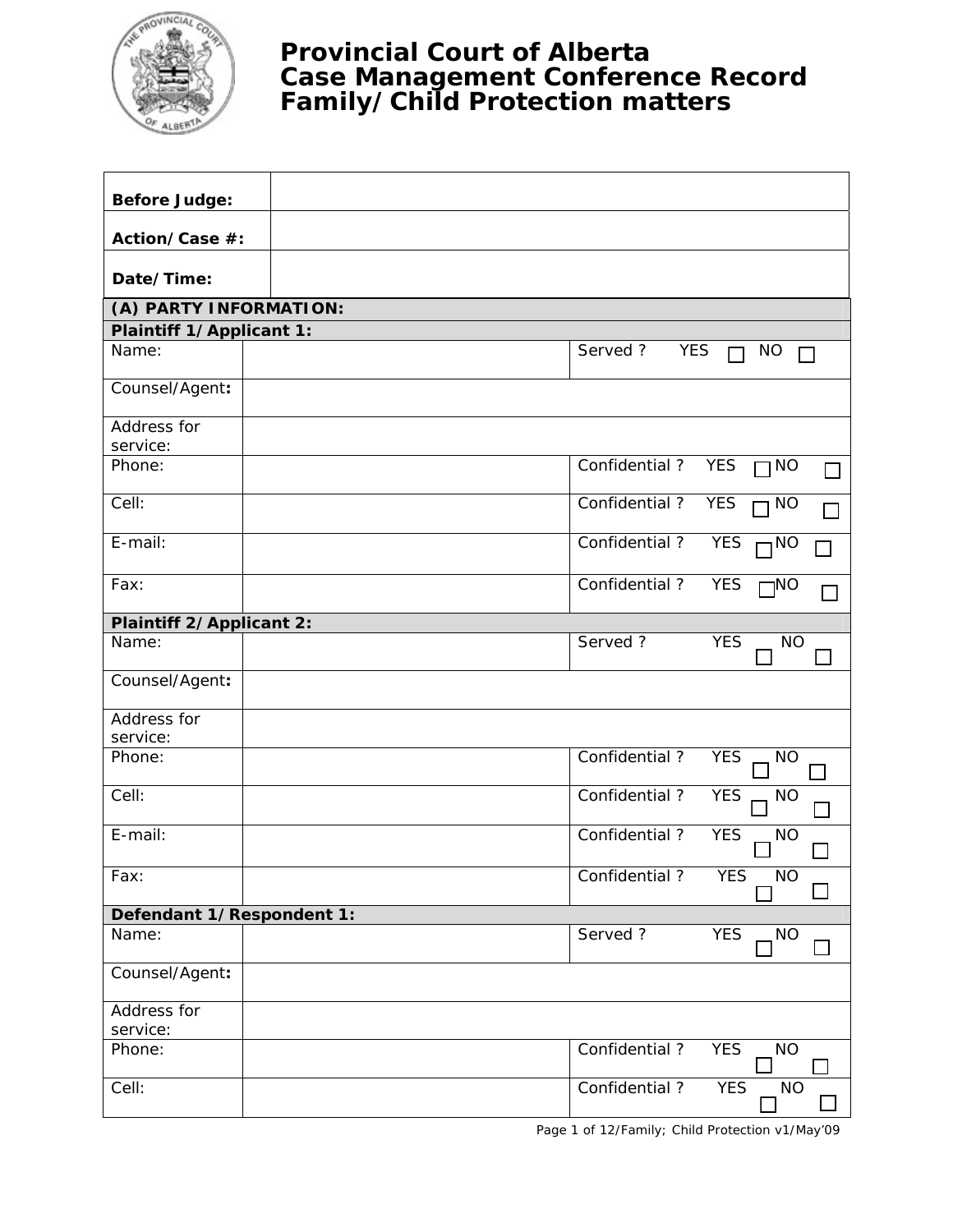| $E$ -mail:                | Confidential?  | <b>YES</b><br>NO.                         |
|---------------------------|----------------|-------------------------------------------|
| Fax:                      | Confidential?  | <b>YES</b><br><b>NO</b>                   |
| Defendant 2/Respondent 2: |                |                                           |
| Name:                     | Served?        | <b>YES</b><br>NO <sub>.</sub>             |
| Counsel/Agent:            |                |                                           |
| Address for<br>service:   |                |                                           |
| Phone:                    | Confidential?  | <b>YES</b><br><b>NO</b>                   |
| Cell:                     | Confidential?  | <b>YES</b><br><b>NO</b>                   |
| E-mail:                   | Confidential?  | <b>YES</b><br><b>NO</b><br>$\blacksquare$ |
| Fax:                      | Confidential?  | <b>YES</b><br><b>NO</b>                   |
| Third Party 1:            |                |                                           |
| Name:                     | Served ?       | <b>YES</b><br><b>NO</b>                   |
| Counsel/Agent:            |                |                                           |
| Address for<br>service:   |                |                                           |
| Phone:                    | Confidential?  | <b>YES</b><br><b>NO</b>                   |
| Cell:                     | Confidential?  | <b>YES</b><br><b>NO</b>                   |
| E-mail:                   | Confidential?  | <b>YES</b><br><b>NO</b>                   |
| Fax:                      | Confidential?  | <b>YES</b><br><b>NO</b>                   |
| <b>Third Party 2:</b>     |                |                                           |
| Name:                     | Served?        | <b>YES</b><br><b>NO</b>                   |
| Counsel/Agent:            |                |                                           |
| Address for<br>service:   |                |                                           |
| Phone:                    | Confidential?  | <b>YES</b><br><b>NO</b>                   |
| Cell:                     | Confidential ? | <b>YES</b><br><b>NO</b>                   |
| E-mail:                   | Confidential?  | <b>YES</b><br><b>NO</b>                   |
| Fax:                      | Confidential?  | <b>YES</b><br><b>NO</b>                   |
| Child 1:                  |                |                                           |
| Name:                     | Served ?       | <b>YES</b><br><b>NO</b>                   |
| Counsel/Agent:            |                |                                           |
| Address for<br>service:   |                |                                           |

Page 2 of 12/Family; Child Protection v1/May'09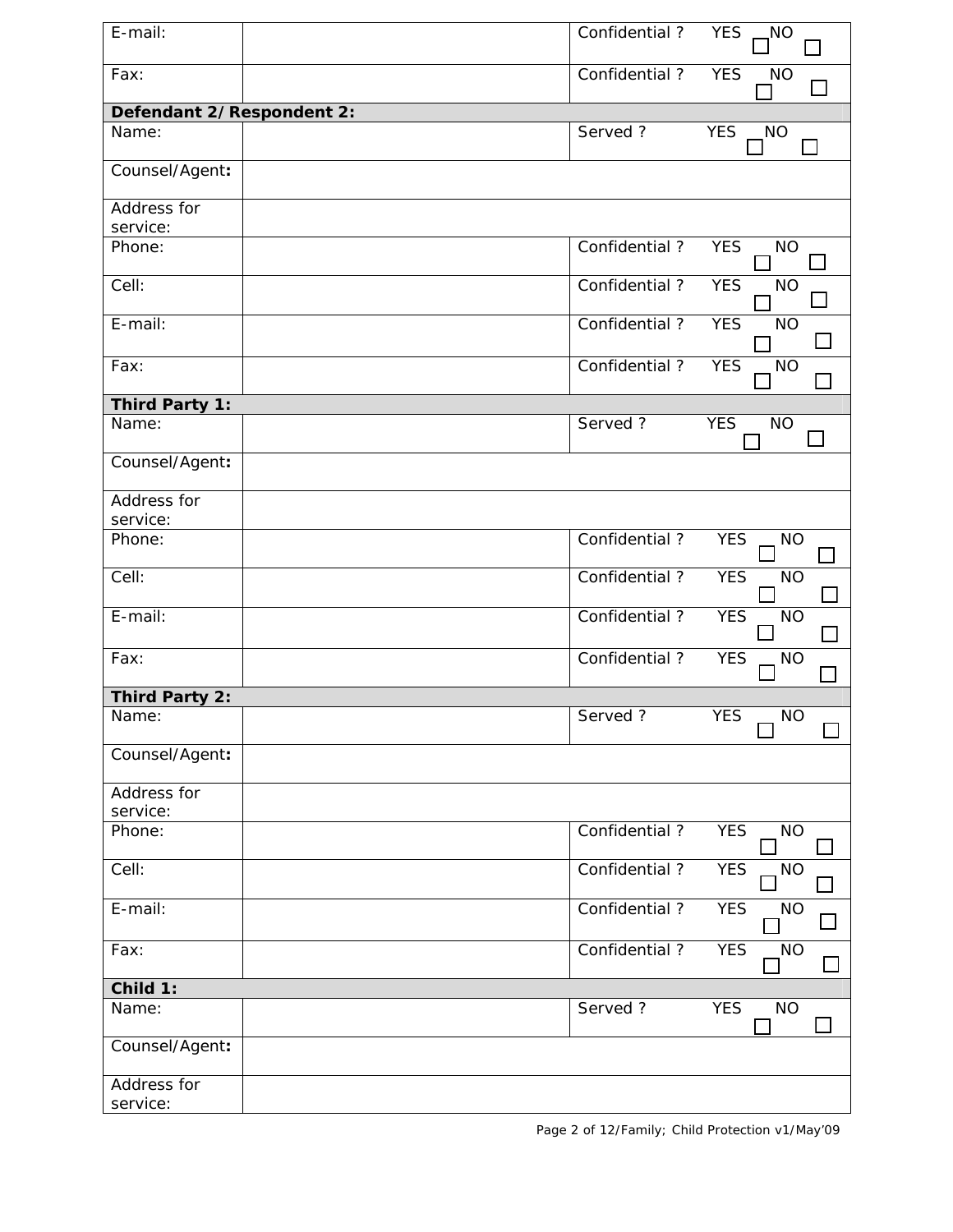| Phone:                  | Confidential?  | <b>YES</b><br><b>NO</b>       |
|-------------------------|----------------|-------------------------------|
| Cell:                   | Confidential?  | <b>YES</b><br><b>NO</b>       |
| E-mail:                 | Confidential ? | <b>YES</b><br>N <sub>O</sub>  |
| Fax:                    | Confidential?  | <b>YES</b><br><b>NO</b>       |
| Child 2:                |                |                               |
| Name:                   | Served?        | <b>YES</b><br>NO,             |
| Counsel/Agent:          |                |                               |
| Address for<br>service: |                |                               |
| Phone:                  | Confidential?  | <b>YES</b><br><b>NO</b>       |
| Cell:                   | Confidential?  | <b>YES</b><br>N <sub>O</sub>  |
| E-mail:                 | Confidential?  | <b>YES</b><br>NO <sub>-</sub> |
| Fax:                    | Confidential?  | <b>YES</b><br>NO <sub>1</sub> |
| $Child$ 3:              |                |                               |
| Name:                   | Served?        | <b>YES</b><br><b>NO</b>       |
| Counsel/Agent:          |                |                               |
| Address for<br>service: |                |                               |
| Phone:                  | Confidential?  | <b>YES</b><br>NO              |
| Cell:                   | Confidential?  | <b>YES</b><br><b>NO</b>       |
| E-mail:                 | Confidential?  | <b>YES</b><br>NO,             |
| Fax:                    | Confidential?  | <b>YES</b><br>ΜO              |
| Child 4:                |                |                               |
| Name:                   | Served?        | <b>YES</b><br><b>NO</b>       |
| Counsel/Agent:          |                |                               |
| Address for<br>service: |                |                               |
| Phone:                  | Confidential?  | <b>YES</b><br>NO <sub>.</sub> |
| Cell:                   | Confidential?  | <b>YES</b><br><b>NO</b>       |
| E-mail:                 | Confidential?  | <b>YES</b><br><b>NO</b>       |
| Fax:                    | Confidential?  | <b>YES</b><br>NO,             |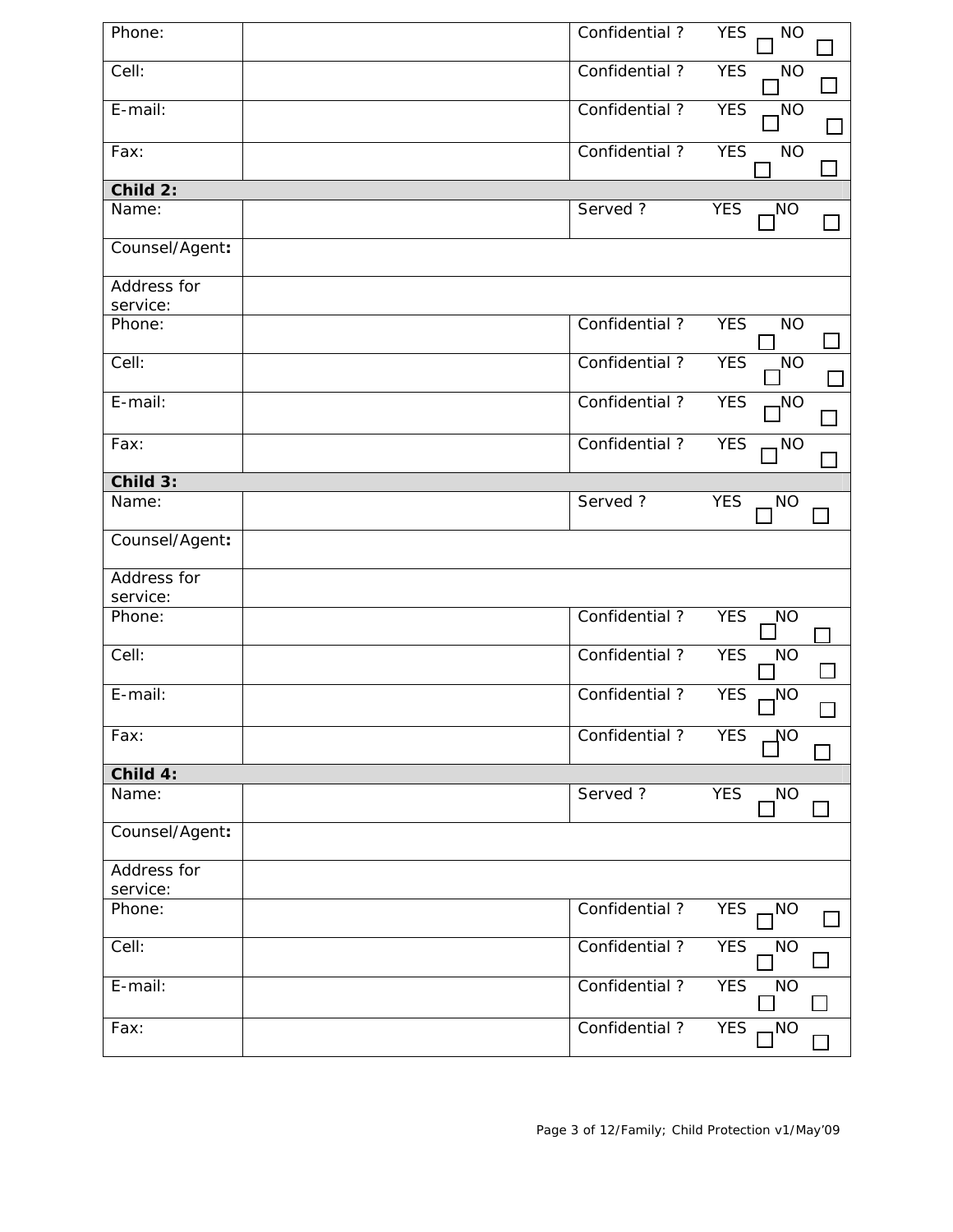| Additional comments (e.g.: properly named; correct spelling; service issues etc):                                                      |                                                                                                                                                                                                                                                                                                                                                                                                                                                                                                                                                                                   |  |  |  |
|----------------------------------------------------------------------------------------------------------------------------------------|-----------------------------------------------------------------------------------------------------------------------------------------------------------------------------------------------------------------------------------------------------------------------------------------------------------------------------------------------------------------------------------------------------------------------------------------------------------------------------------------------------------------------------------------------------------------------------------|--|--|--|
|                                                                                                                                        | (B) NATURE OF CLAIM / APPLICATION - CHECK APPLICABLE ISSUE(S)                                                                                                                                                                                                                                                                                                                                                                                                                                                                                                                     |  |  |  |
| <b>FAMILY LAW ACT:</b><br>Guardianship<br>Child Support<br>Spousal Support<br>Parenting Time<br>Contact<br><b>Variation: Yes</b><br>No | <b>CHILD, YOUTH &amp; FAMILY ENHANCEMENT ACT:</b><br><b>Supervision Order</b><br>Temporary Guardianship Order<br>Permanent Guardianship Order<br>Private Guardianship Order<br><b>Breach of Supervision</b><br>Review of:<br><b>Supervision Order</b><br>Temporary Guardianship Order<br>Termination of:<br>Permanent Guardianship Order<br>Temporary Guardianship Order<br>Permanent Guardianship Agreement<br>Private Guardianship Order<br>Application for Secure Services Order<br>Access<br>Post Permanent Guardianship Order<br>Post Temporary Guardianship Order<br>Other: |  |  |  |
|                                                                                                                                        | (C) NATURE OF COUNTER-CLAIM / RESPONSE - CHECK APPLICABLE ISSUE(S)                                                                                                                                                                                                                                                                                                                                                                                                                                                                                                                |  |  |  |
| <b>FAMILY LAW ACT:</b><br>Guardianship<br>Child Support<br>Spousal Support<br>Parenting Time<br>Contact                                |                                                                                                                                                                                                                                                                                                                                                                                                                                                                                                                                                                                   |  |  |  |
| <b>Variation:</b><br>Yes_<br><b>No</b>                                                                                                 |                                                                                                                                                                                                                                                                                                                                                                                                                                                                                                                                                                                   |  |  |  |
| (D) ISSUES:                                                                                                                            |                                                                                                                                                                                                                                                                                                                                                                                                                                                                                                                                                                                   |  |  |  |
|                                                                                                                                        |                                                                                                                                                                                                                                                                                                                                                                                                                                                                                                                                                                                   |  |  |  |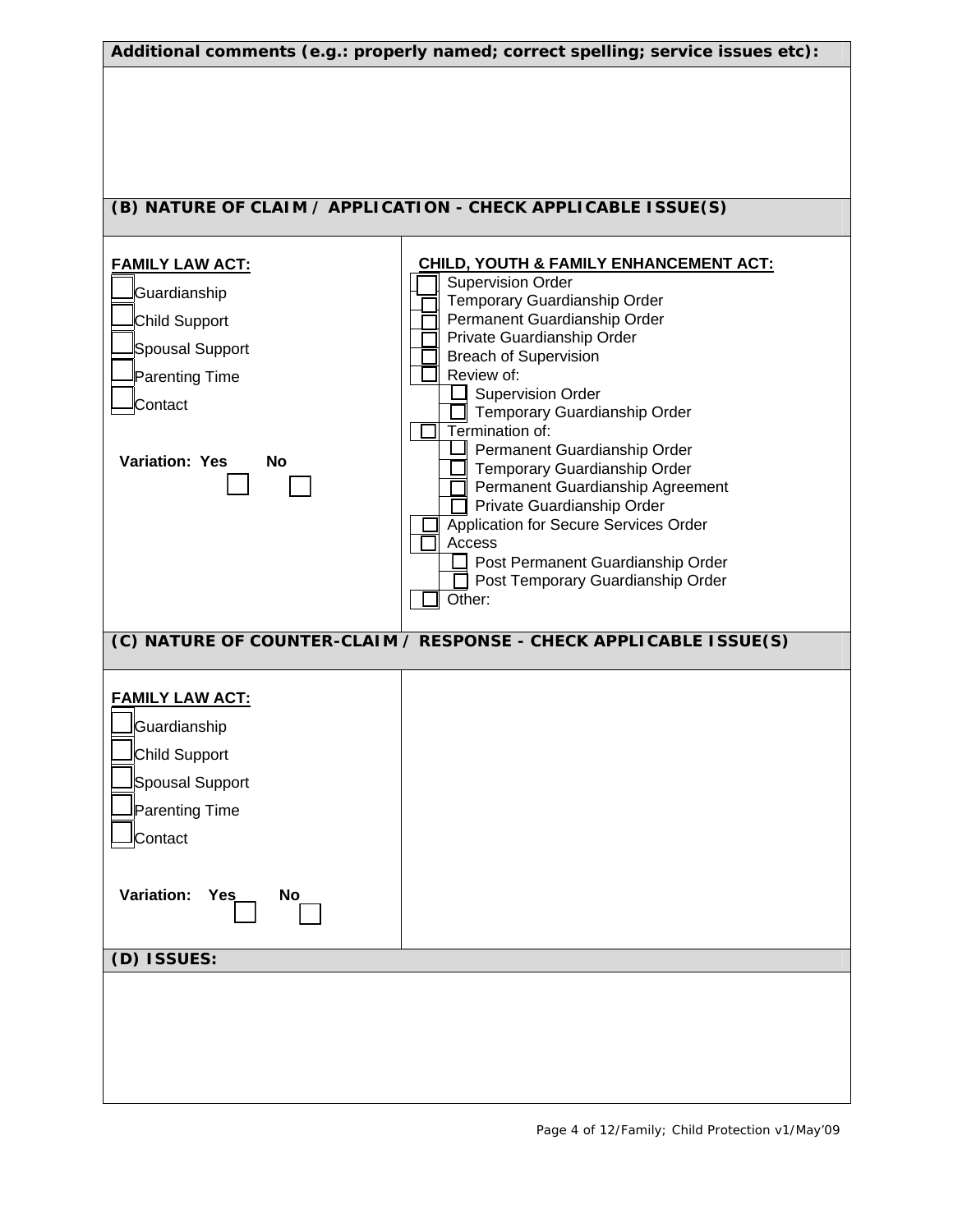| (E) MEDIATION or JDR HELD:                                                       |            |            | $YES$ $\Box$        | <b>NO</b><br>$\Box$ |
|----------------------------------------------------------------------------------|------------|------------|---------------------|---------------------|
|                                                                                  |            |            |                     |                     |
|                                                                                  |            |            |                     |                     |
|                                                                                  |            |            |                     |                     |
|                                                                                  |            |            |                     |                     |
|                                                                                  |            |            |                     |                     |
| (F) PRE-TRIAL ORDERS:                                                            |            |            |                     |                     |
| Amendments to pleadings                                                          |            |            | $YES$ NO $\Box$     |                     |
| Comments: (e.g.: parties properly named; spelling? all necessary parties?)       |            |            |                     |                     |
| Parties to attend mediation?                                                     |            | YES $\Box$ | <b>NO</b><br>$\Box$ |                     |
| Parties to attend JDR?                                                           | YES $\Box$ |            | $\Box$<br><b>NO</b> |                     |
| <b>Expert reports/CVs to be produced by:</b>                                     |            |            |                     |                     |
|                                                                                  |            |            |                     |                     |
|                                                                                  |            |            |                     |                     |
|                                                                                  |            |            |                     |                     |
|                                                                                  |            |            |                     |                     |
| Other items:                                                                     |            |            |                     |                     |
| Which party? _____________________What? _______________Due date: _______________ |            |            |                     |                     |
| Which party? ____________________What? _______________Due date: ________________ |            |            |                     |                     |
| Which party? ____________________What? _______________Due date: ________________ |            |            |                     |                     |
| Which party? ____________________What? ________________Due date: _______________ |            |            |                     |                     |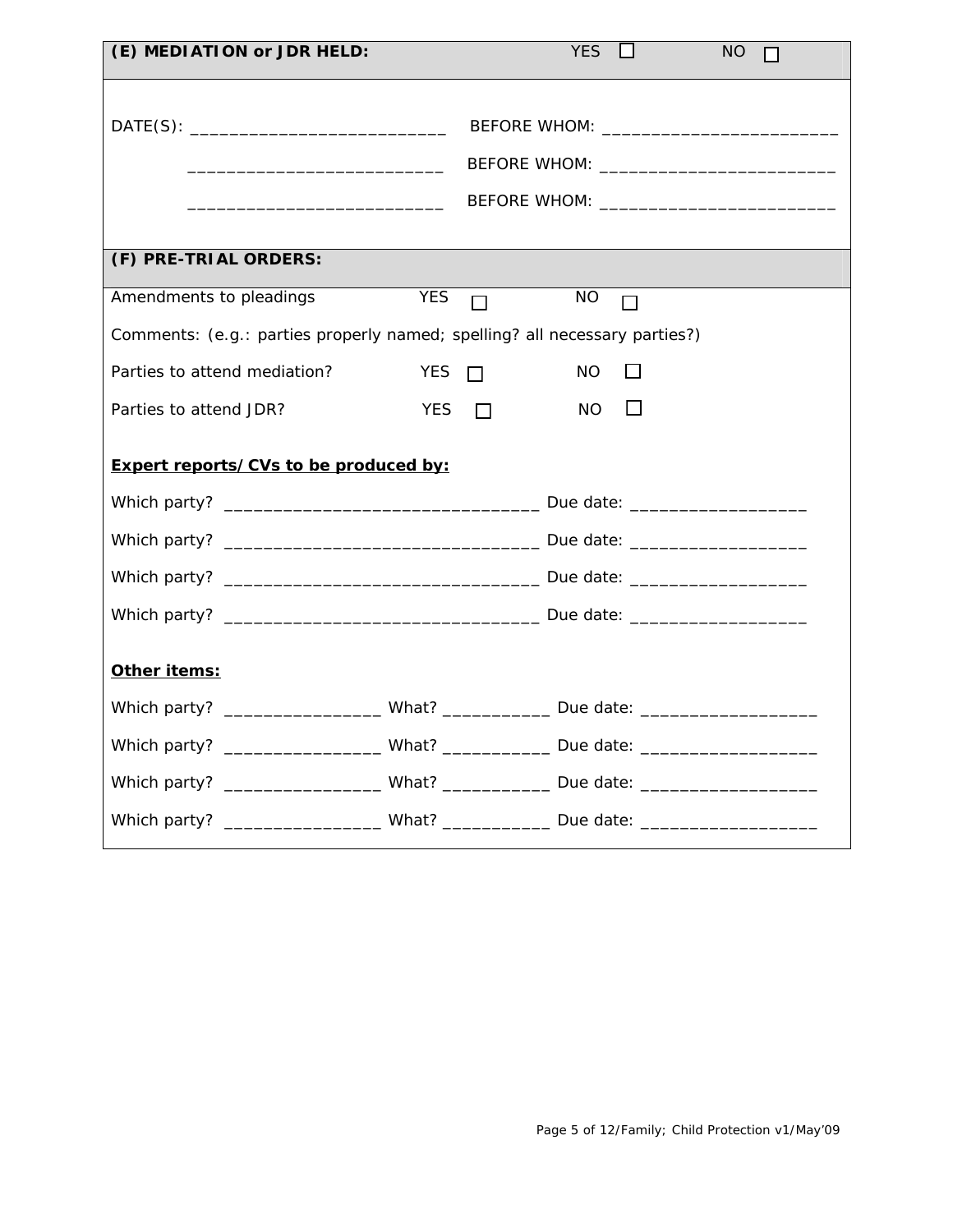| (G) Evidentiary matters: |                                                      |            |                                |
|--------------------------|------------------------------------------------------|------------|--------------------------------|
|                          | (G)(i) Admissions/Agreed Statement of Facts ("ASF"): |            |                                |
|                          |                                                      |            |                                |
|                          |                                                      |            |                                |
|                          |                                                      |            |                                |
|                          |                                                      |            |                                |
|                          |                                                      |            |                                |
|                          |                                                      |            |                                |
|                          | (G)(ii) Evidence to be admitted by consent:          |            |                                |
|                          |                                                      |            |                                |
|                          |                                                      |            |                                |
|                          |                                                      |            |                                |
|                          |                                                      |            |                                |
|                          |                                                      |            |                                |
|                          | (G)(iii) Issues re: admissibility of evidence        |            |                                |
|                          |                                                      |            |                                |
|                          |                                                      |            |                                |
|                          |                                                      |            |                                |
|                          |                                                      |            |                                |
|                          |                                                      |            |                                |
| (H) WITNESSES:           |                                                      |            |                                |
| For PLTF/APP 1<br>Name   | Location (city)                                      | In person? | Other? (e.g.: video, will-say) |
|                          |                                                      |            |                                |
|                          |                                                      |            |                                |
|                          |                                                      |            |                                |
|                          |                                                      |            |                                |
|                          |                                                      |            |                                |
|                          |                                                      |            |                                |
|                          |                                                      |            |                                |
|                          |                                                      |            |                                |
| For PLTF/APP 2<br>Name   | Location (city)                                      | In person? | Other? (eg: video, will-say)   |
|                          |                                                      |            |                                |
|                          |                                                      |            |                                |
|                          |                                                      |            |                                |
|                          |                                                      |            |                                |

Page 6 of 12/Family; Child Protection v1/May'09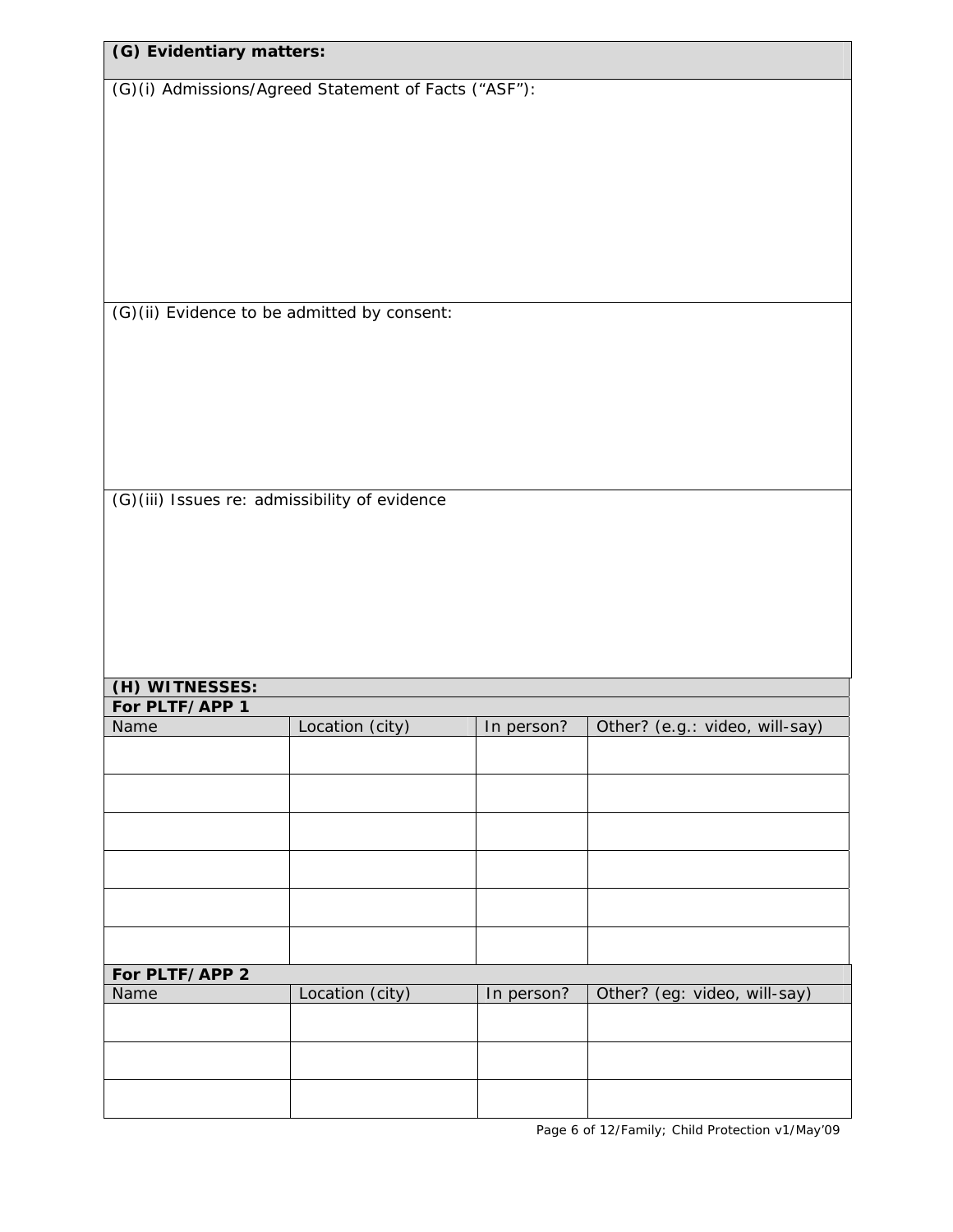| For DEFT/RESP 1   |                 |            |                              |
|-------------------|-----------------|------------|------------------------------|
| Name              | Location (city) | In person? | Other? (eg: video, will-say) |
|                   |                 |            |                              |
|                   |                 |            |                              |
|                   |                 |            |                              |
|                   |                 |            |                              |
|                   |                 |            |                              |
|                   |                 |            |                              |
|                   |                 |            |                              |
|                   |                 |            |                              |
|                   |                 |            |                              |
| For DEFT/RESP 2   |                 |            |                              |
| Name              | Location (city) | In person? | Other? (eg: video, will-say) |
|                   |                 |            |                              |
|                   |                 |            |                              |
|                   |                 |            |                              |
|                   |                 |            |                              |
|                   |                 |            |                              |
|                   |                 |            |                              |
|                   |                 |            |                              |
|                   |                 |            |                              |
|                   |                 |            |                              |
| For THIRD PARTY 1 |                 |            |                              |
| Name              | Location (city) | In person? | Other? (eg: video, will-say) |
|                   |                 |            |                              |
|                   |                 |            |                              |
|                   |                 |            |                              |
|                   |                 |            |                              |
|                   |                 |            |                              |
|                   |                 |            |                              |
|                   |                 |            |                              |
|                   |                 |            |                              |
|                   |                 |            |                              |
| For THIRD PARTY 2 |                 |            |                              |
| Name              | Location (city) | In person? | Other? (eg: video, will-say) |
|                   |                 |            |                              |
|                   |                 |            |                              |
|                   |                 |            |                              |
|                   |                 |            |                              |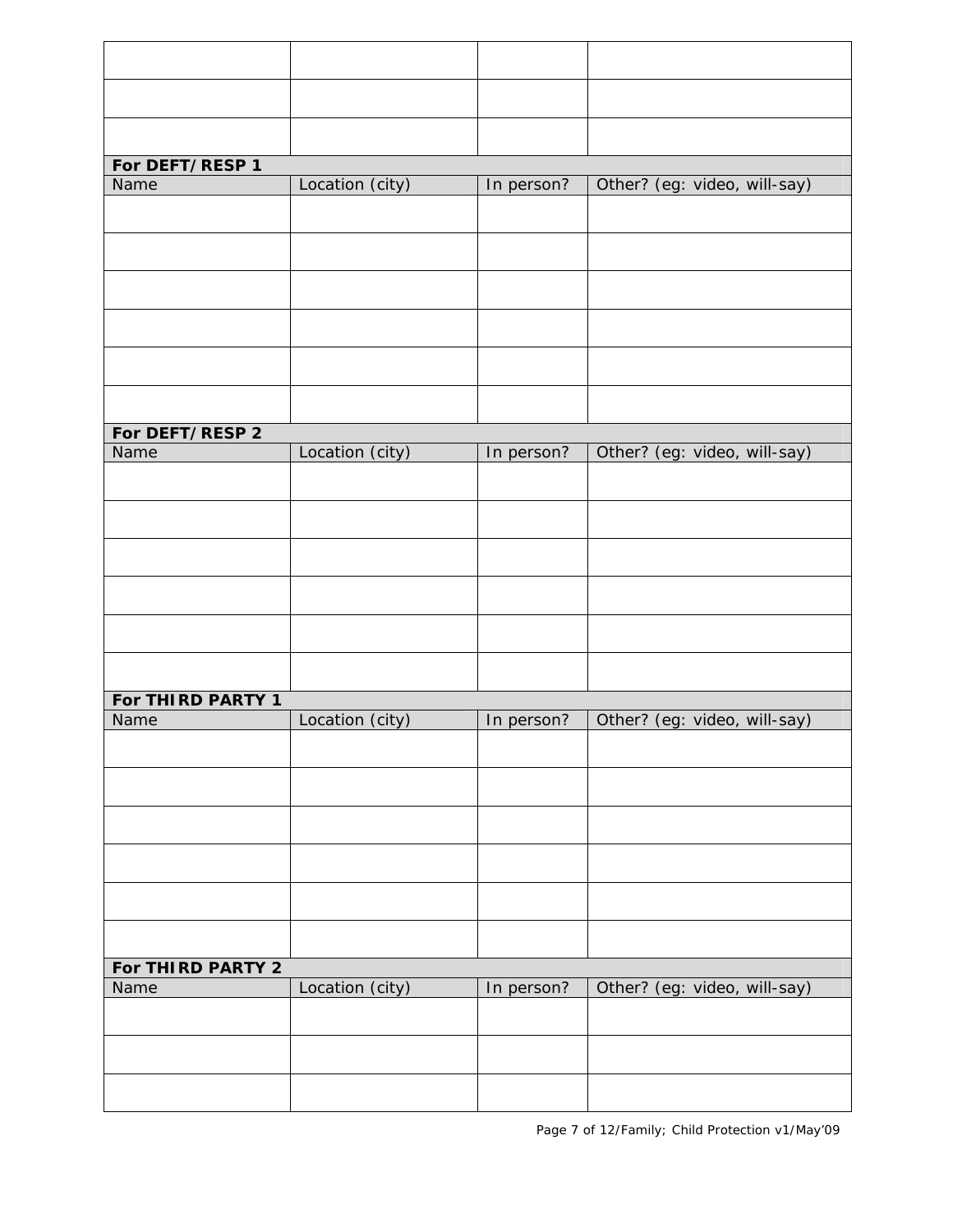| For CHILD 1 |                 |            |                              |
|-------------|-----------------|------------|------------------------------|
|             |                 |            |                              |
| Name        | Location (city) | In person? | Other? (eg: video, will-say) |
|             |                 |            |                              |
|             |                 |            |                              |
|             |                 |            |                              |
|             |                 |            |                              |
|             |                 |            |                              |
|             |                 |            |                              |
| For CHILD 2 |                 |            |                              |
| Name        | Location (city) | In person? | Other? (eg: video, will-say) |
|             |                 |            |                              |
|             |                 |            |                              |
|             |                 |            |                              |
|             |                 |            |                              |
|             |                 |            |                              |
|             |                 |            |                              |
|             |                 |            |                              |
| For CHILD 3 |                 |            |                              |
| Name        | Location (city) | In person? | Other? (eg: video, will-say) |
|             |                 |            |                              |
|             |                 |            |                              |
|             |                 |            |                              |
|             |                 |            |                              |
|             |                 |            |                              |
| For CHILD 4 |                 |            |                              |
| Name        | Location (city) | In person? | Other? (eg: video, will-say) |
|             |                 |            |                              |
|             |                 |            |                              |
|             |                 |            |                              |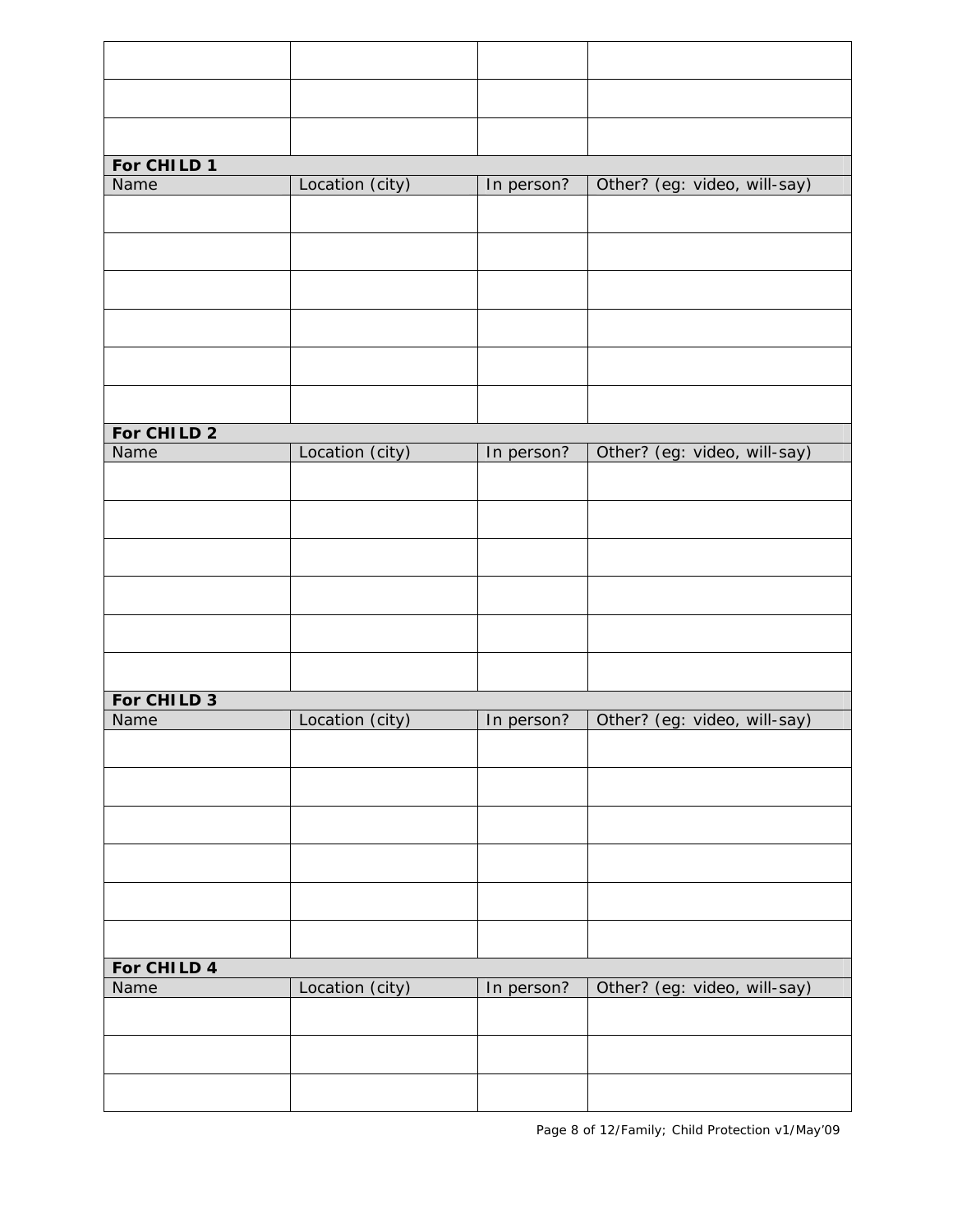| (I) OTHER PRETRIAL MATTERS:                          |                                                                                              |                       |                                              |                           |  |
|------------------------------------------------------|----------------------------------------------------------------------------------------------|-----------------------|----------------------------------------------|---------------------------|--|
| Interpreter required?                                | Language?                                                                                    | Interpreter arranged? |                                              |                           |  |
| YES $\Box$<br><b>NO</b>                              | П                                                                                            | <b>YES</b>            | <b>NO</b><br>$\Box$                          | П                         |  |
| Name of person requiring interpreter?                |                                                                                              |                       |                                              |                           |  |
|                                                      | Specialized courtroom (eg: child-friendly, video conferencing etc) required? Please specify: |                       |                                              |                           |  |
|                                                      | Technical aids (eg: TV, VCR, DVD, easels etc)?                                               |                       | If so, has the clerks' office been notified? |                           |  |
|                                                      |                                                                                              |                       | YES $\Box$                                   | <b>NO</b><br>$\mathbf{I}$ |  |
| (J) ESTIMATED TRIAL TIME:                            |                                                                                              |                       |                                              |                           |  |
| Plaintiff(s)/Applicant(s):                           |                                                                                              |                       |                                              |                           |  |
| Argument time:                                       |                                                                                              |                       |                                              |                           |  |
| Defendant(s)/Respondent(s):                          |                                                                                              |                       |                                              |                           |  |
| Argument time:                                       |                                                                                              |                       |                                              |                           |  |
| Third party/Child(ren):                              |                                                                                              |                       |                                              |                           |  |
| Argument time:                                       |                                                                                              |                       |                                              |                           |  |
| Is more time required?                               | <b>YES</b><br>$\Box$ NO                                                                      | How much more time?   |                                              |                           |  |
| Is less time required?                               | YES<br>NO                                                                                    | How much less time?   |                                              |                           |  |
| Excess time released by:                             |                                                                                              | Date:                 |                                              |                           |  |
| Responsible party:                                   |                                                                                              |                       |                                              |                           |  |
| <b>CANVASSED?</b>                                    | (K) HAS WRITTEN OFFER OF SETTLEMENT                                                          | <b>BEEN</b>           | <b>YES</b>                                   | <b>NO</b>                 |  |
| (L)<br><b>THE</b><br><b>HAS</b><br><b>EXPLAINED?</b> | ADJOURNMENT PROTOCOL                                                                         | <b>BEEN</b>           | <b>YES</b><br>$\blacksquare$                 | $NO$ $\Box$               |  |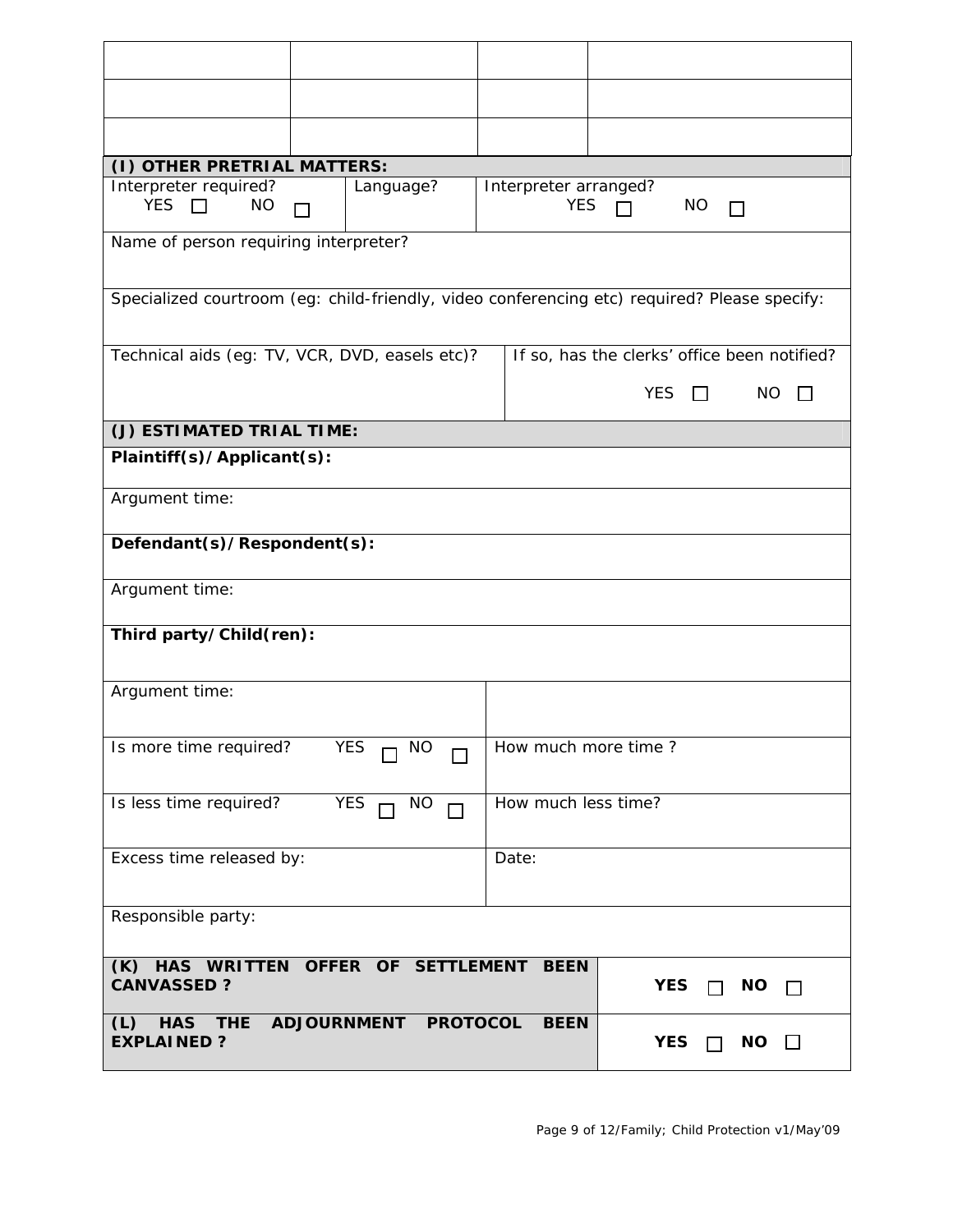| (N) SPECIAL DIRECTIONS TO TRIAL JUDGE/CLERK: |                     |        |                  |        |           |        |  |
|----------------------------------------------|---------------------|--------|------------------|--------|-----------|--------|--|
|                                              |                     |        |                  |        |           |        |  |
|                                              |                     |        |                  |        |           |        |  |
|                                              |                     |        |                  |        |           |        |  |
|                                              |                     |        |                  |        |           |        |  |
|                                              |                     |        |                  |        |           |        |  |
|                                              |                     |        |                  |        |           |        |  |
| (O) ANY JUDGE DISQUALIFIED OR                |                     |        | <b>YES</b>       |        | <b>NO</b> |        |  |
| SEIZED?                                      |                     |        |                  | $\Box$ |           | $\Box$ |  |
| Comments:                                    |                     |        |                  |        |           |        |  |
|                                              |                     |        |                  |        |           |        |  |
|                                              |                     |        |                  |        |           |        |  |
|                                              |                     |        |                  |        |           |        |  |
|                                              |                     |        |                  |        |           |        |  |
| (P) ADJOURNED TO:                            |                     |        |                  |        |           |        |  |
|                                              |                     |        |                  |        |           |        |  |
| Date:                                        | Time:               |        | Place/courtroom: |        | Purpose:  |        |  |
|                                              |                     |        |                  |        |           |        |  |
|                                              |                     |        |                  |        |           |        |  |
|                                              |                     |        |                  |        |           |        |  |
|                                              |                     |        |                  |        |           |        |  |
|                                              |                     |        |                  |        |           |        |  |
|                                              |                     |        |                  |        |           |        |  |
|                                              |                     |        |                  |        |           |        |  |
| (Q) COPY OF THIS FORM TO HEARING JUDGE?      |                     |        |                  |        |           |        |  |
| <b>YES</b>                                   | <b>NO</b><br>$\Box$ | $\Box$ | Date:            |        |           |        |  |
|                                              |                     |        |                  |        |           |        |  |
| (R) COPY OF THIS FORM TO PARTIES?            |                     |        |                  |        |           |        |  |
| YES                                          | <b>NO</b><br>$\Box$ | П      | Date:            |        |           |        |  |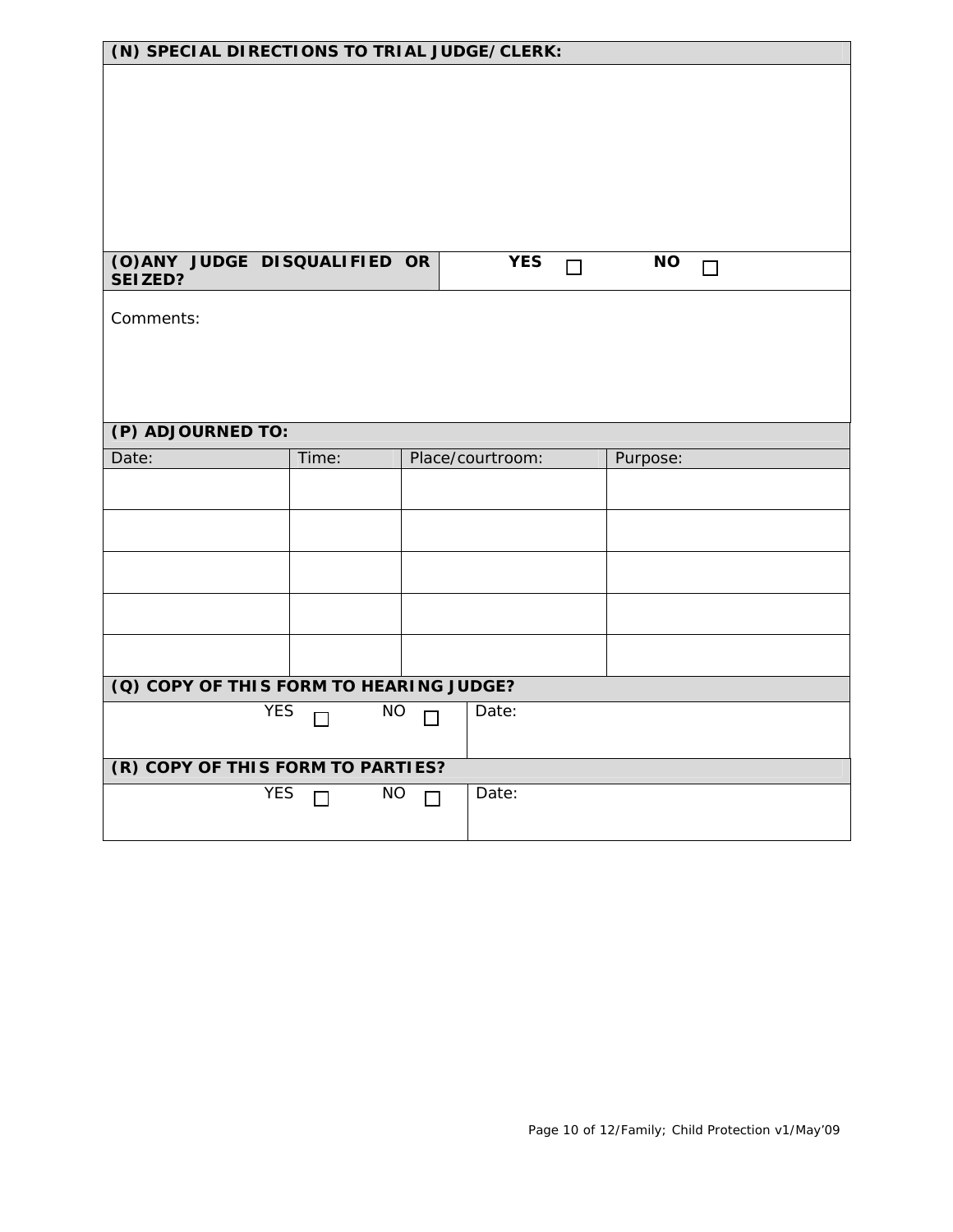## **(S) RESOLUTION PRIOR TO SCHEDULED DATE; AVAILABILITY:**

(S)(i) Legal counsel hereby undertake that they will forthwith advise the Case Management Office/Trial Coordinator's Office of any resolution, and if possible, have the matter brought forward to an earlier date for disposition.

(S)(ii) The parties herein, and their counsel, each hereby represent that they have no commitments which will interfere with the hearing date(s) and time(s) set for this matter, and that all witnesses are available on the hearing date(s), and for its probable duration.

Other potential problems in this matter are:

Applicant # 1 (or counsel) Applicant #2 (or counsel)

\_\_\_\_\_\_\_\_\_\_\_\_\_\_\_\_\_\_\_\_\_\_\_ \_\_\_\_\_\_\_\_\_\_\_\_\_\_\_\_\_\_\_\_\_\_\_

 \_\_\_\_\_\_\_\_\_\_\_\_\_\_\_\_\_\_\_\_\_\_\_ \_\_\_\_\_\_\_\_\_\_\_\_\_\_\_\_\_\_\_\_\_\_\_ Respondent #1 (or counsel) Respondent #2(or counsel)

Third party #1 (or counsel) Third party #2 (or counsel)

\_\_\_\_\_\_\_\_\_\_\_\_\_\_\_\_\_\_\_\_\_\_\_ \_\_\_\_\_\_\_\_\_\_\_\_\_\_\_\_\_\_\_\_\_\_

 \_\_\_\_\_\_\_\_\_\_\_\_\_\_\_\_\_\_\_\_\_\_\_ \_\_\_\_\_\_\_\_\_\_\_\_\_\_\_\_\_\_\_\_\_\_\_ Counsel for child #3 Counsel for child #4

\_\_\_\_\_\_\_\_\_\_\_\_\_\_\_\_\_\_\_\_\_\_\_ \_\_\_\_\_\_\_\_\_\_\_\_\_\_\_\_\_\_\_\_\_\_

Counsel for child  $#1$  Counsel for child  $#2$